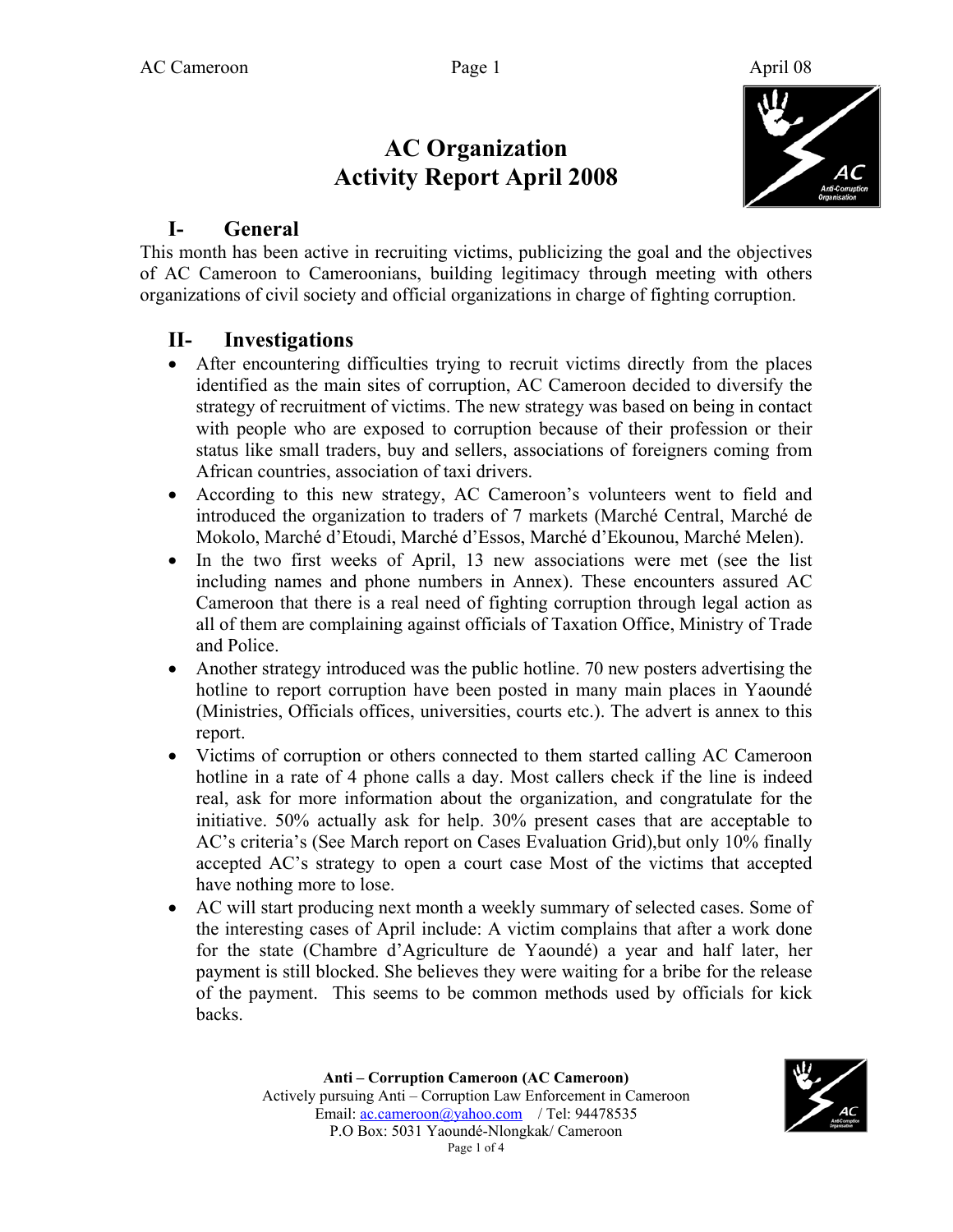- Another case brought to AC by ADDEC, is of lecturers who are selling grades in Yaoundé I university. In a meeting with a group of 10 students, they still insisted for their safety to get ADDEC representing their interest. AC Cameroon prefers direct contact with the victims. AC Cameroon is still trying to convince those students to take legal action directly.
- A third complaint concerns an application for bar licence. The Prefecture officials demanded from the victim more than 3 times the normal fees. This information is important because it helped to identify corruption in local government.
- AC Cameroon received complaints about human rights abuses. While formulating clear guidelines to complaints that are out of AC's scope, it gives legal advice to complainers and forwards them to appropriate organization. AC Cameroon has already forwarded victims of human rights abuses to COMICODI.
- 3 victims acceptable by AC criteria and willing to open court cases are already identified. The first one is concerning a lady who doesn't got a grant what she supposed to get for studies in France. The second one is concerning an old man who suffered about corruption because of court officials. He won a court case against his employer who didn't pay him during 5 years but corruption opened appeal possibility. The last one was brought by ADDEC of director of communication faculty of Yaoundé II university demanding 500 000 Fcfa for admission which is 10 times the official fees.
- The next step now after signature of convention between lawyer and victims is to get evidences of offences and open court cases. AC Cameroon expects this to happen by the second half of May 2008.
- Strategy of recruiting victims still has to be improved. AC Cameroon has not used all the directions that were decided in March month. The strategy of recruiting victims through lawyers, sending investigators on the field and getting victims from associations have not been properly exploited.

#### **III- Media**

- Two written media pieces introducing AC to the public were published in a francophone newspaper (Le Liberal) and in an Anglophone one (The Herald). Another one is still expected to be published in the bilingual Government Newspaper (Cameroon Tribune).
- An interview of AC Cameroon's lawyer on the fact that is a right of every victim of corruption to open a court case against the official involved in corruption is in preparation and it's supposed to be published soon. The news articles are needed to assist in convincing the victims.

## **IV- Legal**

• AC Cameroon is still at the stage of recruiting victims according to the action plan. That's why the legal activities are still at the same level since March.

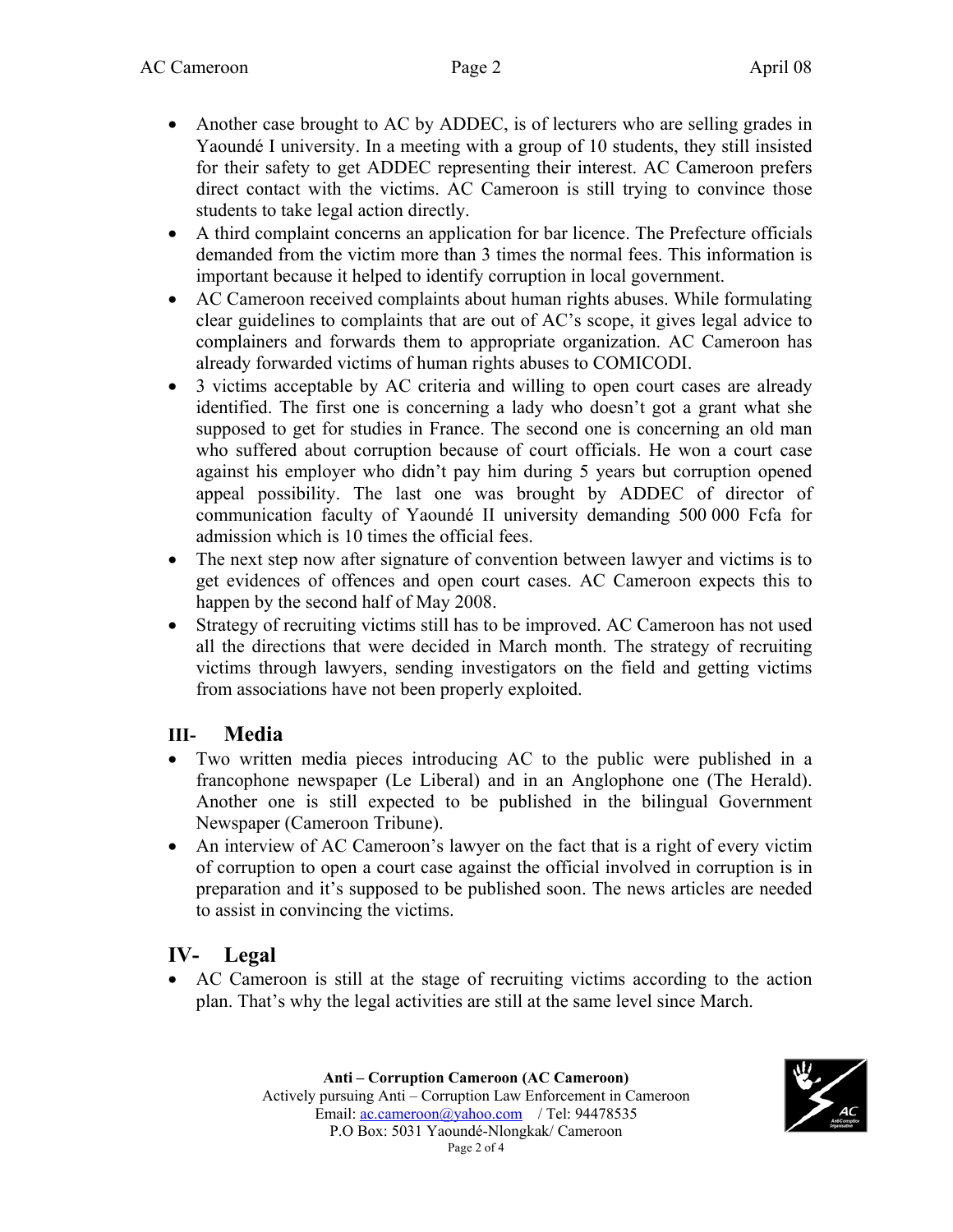- Regular phone contact and meetings are maintained with the lawyer and the bailiff.
- The lawyer met the 3 victims identified by AC Cameroon and an accord may be finalized between them.

## **V- Human Resources**

- Between the volunteers tested by AC Cameroon, some of them have a problem of conviction which is causing the lack of activism that the young organization needs to grow up. 2 of 4 were dismissed during this month. One major criteria beyond results and learning curve is the spirit of activism and fighting.
- AC Cameroon is still recruiting volunteers because only one of the first three has been accepted.
- AC Cameroon is also using students as volunteers to get them involved in finding solutions of corruption in the universities.

# **VI- Finances**

- AC Cameroon is still waiting funds from British High Commission and until now the organization is working on loans and private money.
- A.C Cameroon got a cash box and a registry book to control the use of money. The coordinator set up transparent financial accounting system.
- AC Cameroon didn't succeed yet to get a bank account because in all the banks, the definitive act of legalization was needed and the problem is that AC Cameroon is still processing this issue.

# **VII- Management**

- AC Cameroon got a Post Office Box 5031 Yaoundé- Nlongkak Cameroon.
- Translation of concept note in French to facilitate the introduction of AC Cameroon to francophone people.

# **VIII- Relations with institutions**

- Meeting between AC's coordinator and the US Embassy's Mr Tad Brown concerning the US Embassy's support to AC and its legalization by MINATD. In a second meeting the embassy asked for a new proposal for a possible future financial support.
- Meeting two times with Mr Peter Essoka who is member of National Program of Governance (Anti corruption unit of Ministry of justice). He promised to introduce AC Cameroon in National Program of Governance (PNG) and fight to get for AC Cameroon the status of official partner of this institution. He also promised to introduce AC Cameroon to National Committee of Fighting against corruption (CONAC) and to PNG.